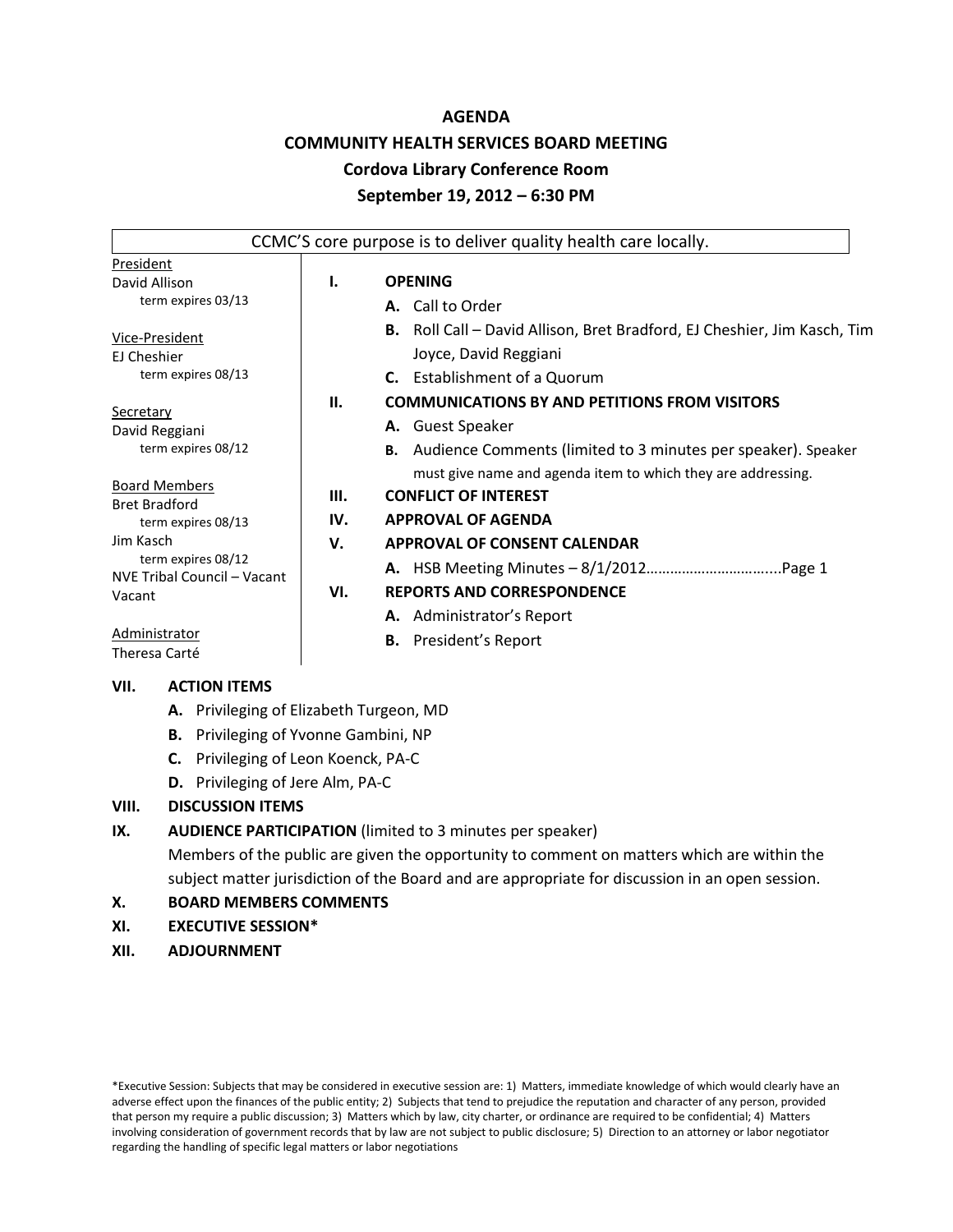# **Minutes Community Health Services Board Cordova Library Conference Room August 1, 2012 – 6:00 PM**

#### **I. CALL TO ORDER AND ROLL CALL –**

**David Allison** called the HSB meeting to order at 6:03 pm. Board members present: **David Allison, Bret Bradford, EJ Cheshier, Jim Kasch, and David Reggiani.** Absent: none. A quorum was established.

CCMC staff present: **Theresa Carté**, (CEO) and **Stephen Sundby**, (Director, Sound Alternatives)

## **II. COMMUNICATIONS BY AND PETITIONS FROM VISITORS**

- **A.** Guest Speakers None
- **B.** Audience comments None

## **III. CONFLICT OF INTEREST –** None

## **IV. APPROVAL OF AGENDA**

**M/Reggiani, S/Kasch:** Move to approve the agenda.

A vote was made on the motion: 5 yeas. - 0 nays. Motion passed.

#### **V. APPROVAL OF CONSENT CALENDAR**

**Allison** informed the Board that the consent calendar was before them.

a. Health Services Board meeting minutes from July 5, 2012.

 Vote on Consent Calendar: 5 yeas, 0 nays. Allison – yes; Bradford – yes; Cheshier – yes; Kasch – yes; Reggiani – yes. Consent Calendar was approved.

#### **VI. REPORTS AND CORRESPONDENCE**

- **A. Administrator's Report – Carté** reported that the roof work is progressing well; issues are quickly resolved and the HVAC and floor issues continue to move forward. She further reported that CCMC is still recruiting and have good prospects for a Physician and Physician Assistants, in addition to an option for a Licensed Clinical Social Worker (LCSW)living and working in the community. To **Cheshier's** comment that CCMC had not had an LCSW for a while, **Carté** responded that a contracted LCSW currently provides services on a monthly basis.
- **B. President's Report –** None